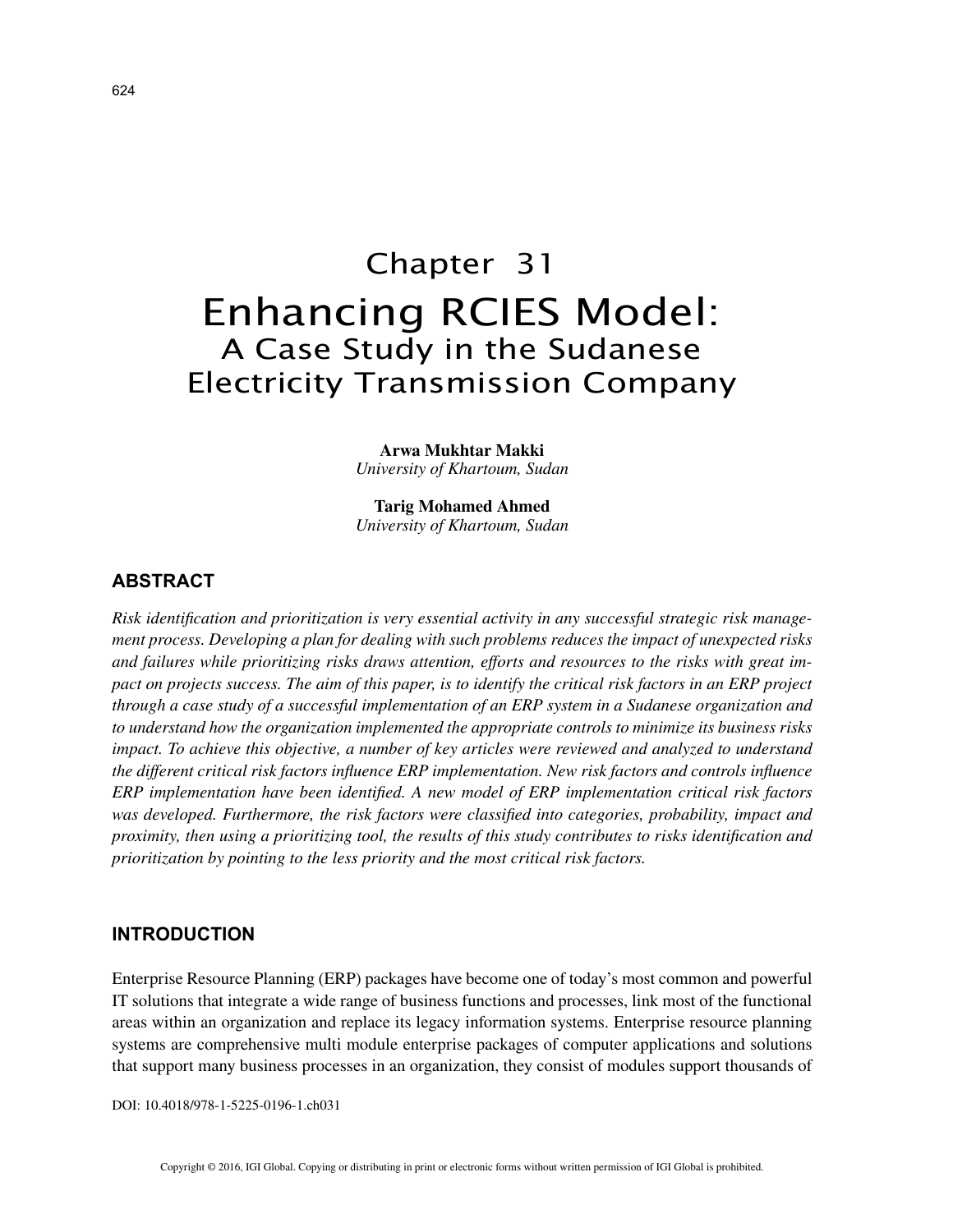#### *Enhancing RCIES Model*

business activities, systems functionalities include a number of modules such as: accounting, human resources, customer order processing, purchasing, finance, inventory management, manufacturing/ operations, distribution, planning, customer service, supply chain management, customer relationship management, E-Business etc. Each module can work alone or several modules can be combined together to become an integrated system. The system works under different platforms such as UNIX, MS Windows NT, Windows 2000, IBM AIX, and HP-UX systems. It is not limited to specific sector; it can be used in multiple industries. ERP software is unlike traditional software that must be programmed in traditional ways (Davenport, 1998). ERP systems are complex software packages (Parr, Shanks, 2000); in addition they provide a high level of data integrity and security comparing with other software. By enabling data grouping into a single database, data sharing between different departments, users can access updated information and accurate reports at anytime from anywhere which reduces the time to access and communicate with its different modules plus system users can perform their different daily tasks faster and easily.

Customizing the software is the process of adding nonstandard features to the system (Davenport, 2000) while configuration is tailoring the software using parameter settings provided by the vendor. Organizations can change their business processes to fit the software. However, the risk in this case is that changing the organization processes is hard and system processes may not suits organization needs.

Although there are many successful ERP implementation cases, about 30% of ERP implementations have been successful (according to the "The Quarter Research" Report and statistics 2004), also there have been multiple cases of ERP system implementation failures have been reported (Wong, B. & Tein, D., 2004). As ERP is more risky and expensive than any other software package, this makes their implementation much more complex, implementation cost very high, time consuming and implementation phase is unlikely to be successfully meets its high expectations. However, a successful ERP implementation must always be in time and within its specified budget.

Companies implementing ERP usually face difficulties with changes in business processes and organizational structure (Davenport, 2000) they are not aware of the implication of their day to day business and operations, not realize the full benefits from the ERP system, in addition, some departments may not be ready for integration G. A. Langenwalter (2000). Many research studies and authors have reported that among the main reasons leading to ERP projects failure are: the lack of strong and committed leadership, a clear implementation plan along with a strategy to implement it, problems in software customization and testing, lack of technically skilled and well trained staff and, finally, a lack of financial planning, budgeting and justification Sarker (2003).

The main goal of the paper is, to identify the critical risk factors in ERP projects implementation and the appropriate controls used to mitigate those risk impact.

The paper is organized as follows: the next section presents the reviewed risk management literature in ERP systems and a comparison of the existing risk identification methods followed by defining the research approach used to achieve study objectives and illustrating the proposed model in details. Next, the case study is included and finally, we concluded the study results and suggestion for future work.

## **RISK MANAGEMENT**

Unrecognized or/and ignored risks are the cause of many failure cases of software projects McManus (2003) hence, focusing on risks is very essential. ERP literature addressed many ERP projects failure